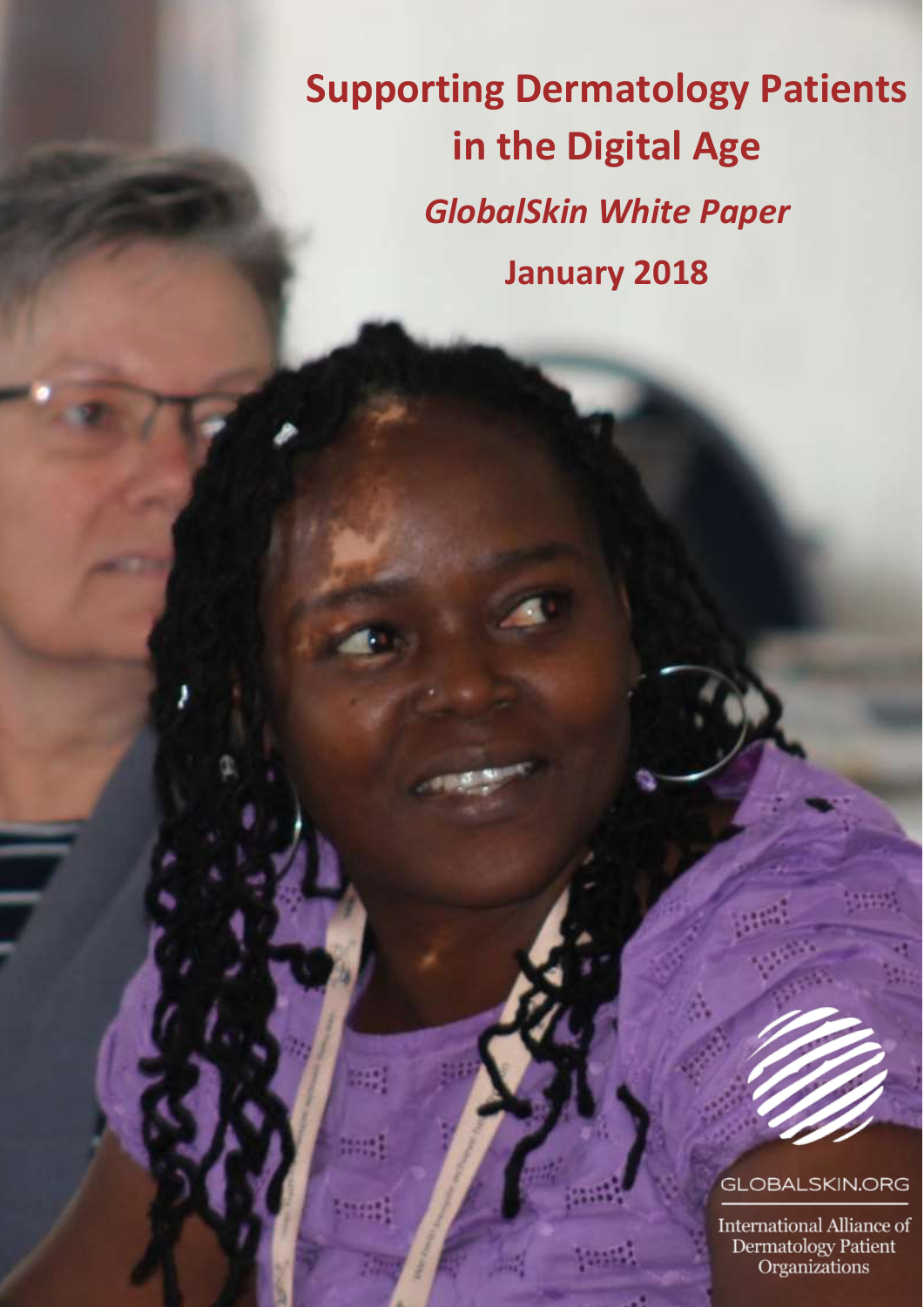# **Supporting Dermatology Patients in the Digital Age**

# **Contents**

*Cover photo: Participants of the Patient Perspectives Symposium at the GlobalSkin 2017 Conference in September 2017.*

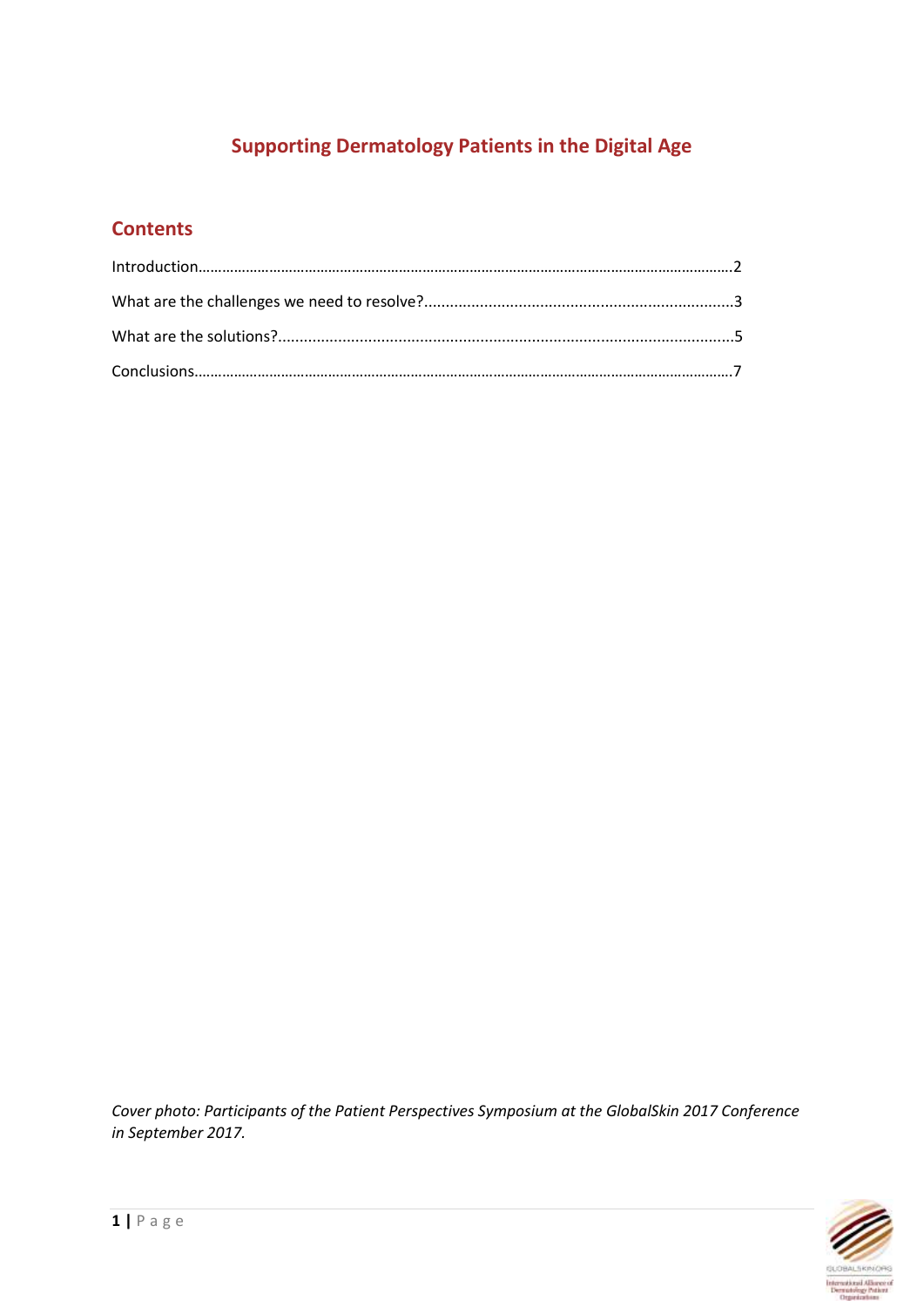

### **Introduction**

We live in an era with unprecedented access to information and online tools relating to our health. This brings unprecedented opportunities to develop new ways to support patients and to expand the reach of patient organizations' support. And yet, dermatology patients report feeling isolated and alone.

Opportunities include e-health solutions that can support diagnosis, personalised care and adherence to treatment; more easily accessible information on how to approach and live with a condition; the ability to connect patients with each other to share experiences and overcome isolation; to better engage with young people and to run innovative fundraising campaigns.

Leaders of patient support and advocacy organizations need to be proactive in harnessing the power of digital technology to help improve quality of life for patients as well as the effectiveness and reach of their operations. This white paper explores the issues associated with greater use of digital technology, and is based on round table discussions at the Patients' Perspectives Symposium at the *GlobalSkin 2017* Conference in September 2017. Representatives from over 40 dermatological patient organizations from around the world participated in the Symposium.

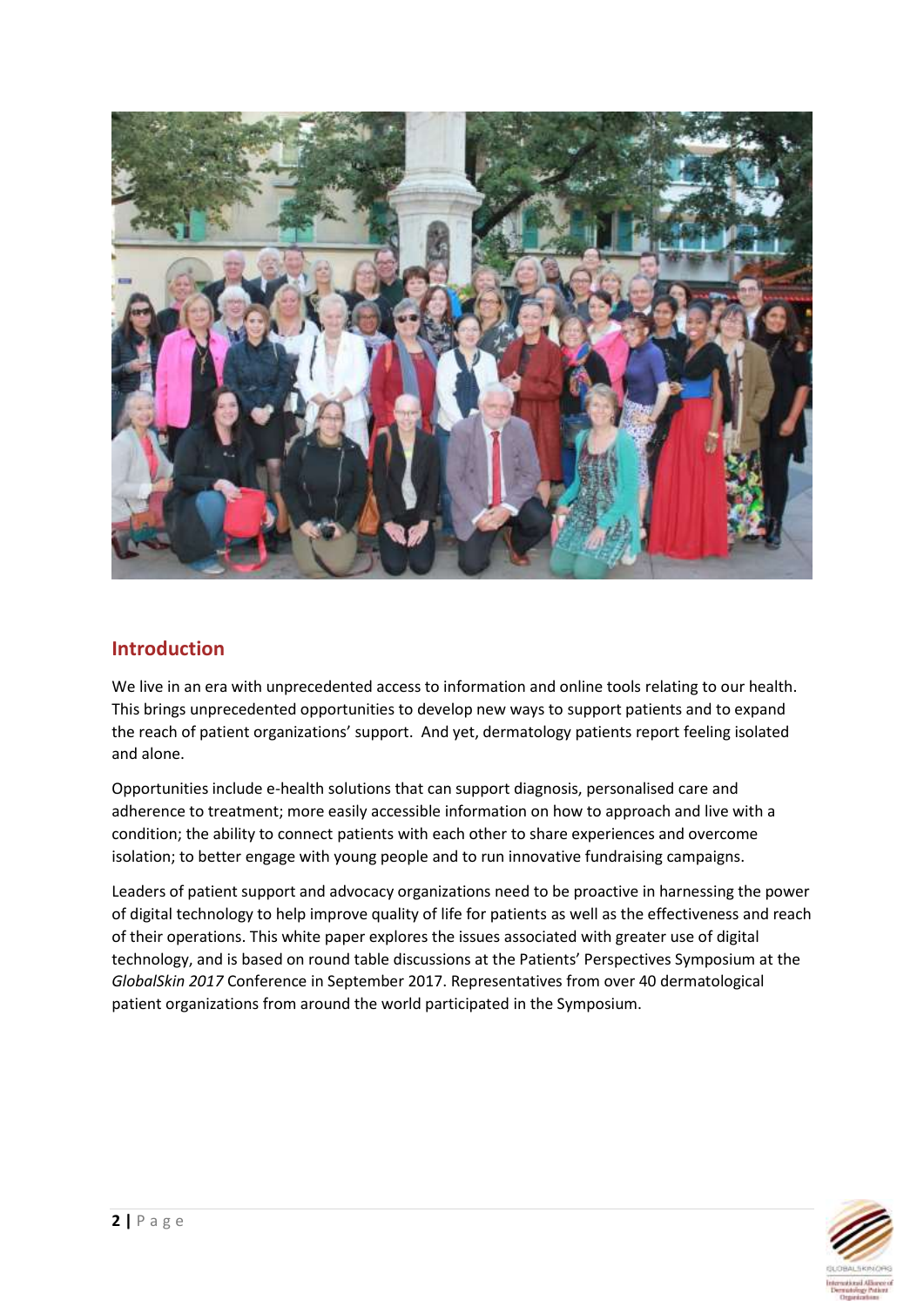## **What are the challenges we need to resolve?**

Leaders of patient organizations identified multiple challenges facing them and confronting the patients they serve. The digital world is vast and complex; resources are tight amongst virtually all patient organizations operating in the dermatology space.

#### *Patients cannot always find trusted information online*

- In dermatology, the gap left by inadequate access to health services or specialist physicians means there is usually a void to fill, and a greater need for alternative sources of information.
- It is widely known that not all online information is reliable, and this has many negative consequences, from inaccurate self-diagnosis, to creating unreasonable fears or false hope.
- Pharmaceutical companies, in conjunction with third party developers, often create a new unbranded website for each disease covered by their medications.
- The challenge is how to ensure the good information is not being confused with the bad. There is a need to find ways to manage misinformation and enable patients to distinguish between the two.

#### *Reinventing the wheel*

- There is a great deal of overlap in the digital offerings that are being developed in the health sector as well as a potential for 'app overload'.
- Where resources are limited, it makes sense for patient organizations to share best practices to avoid reinventing the wheel.

#### *Keeping content fresh*

• Establishing a website is only half the battle. There is an ongoing need to keep content fresh to encourage repeat visits to a site. This requires a lot of work, including continued access to medical expertise for verification of content. For this reason, it is essential to have excellent relationships with local dermatologists and other healthcare specialists who can verify that updated information is correct.

#### *Remaining relevance for young people*

- Children and young people are at the cutting edge of social media. They see Facebook as a platform for their parents and as a result have moved on to other platforms. This doesn't mean that patient organizations should not use these tools, but in order to also appeal to young people, they should explore other social media platforms as well.
- Facebook and YouTube are now so frequently used that increasingly novel ways are needed to stand out.

#### *Safeguarding*

• Patient-to-patient advice in chat room forums are an invaluable support tool, but when connecting patients, patient organizations should take precautions to ensure that no personal information can be accessed. Also, where possible, having the space monitored is helpful to ensure that chat rooms don't become venues for advertising or misinformation.

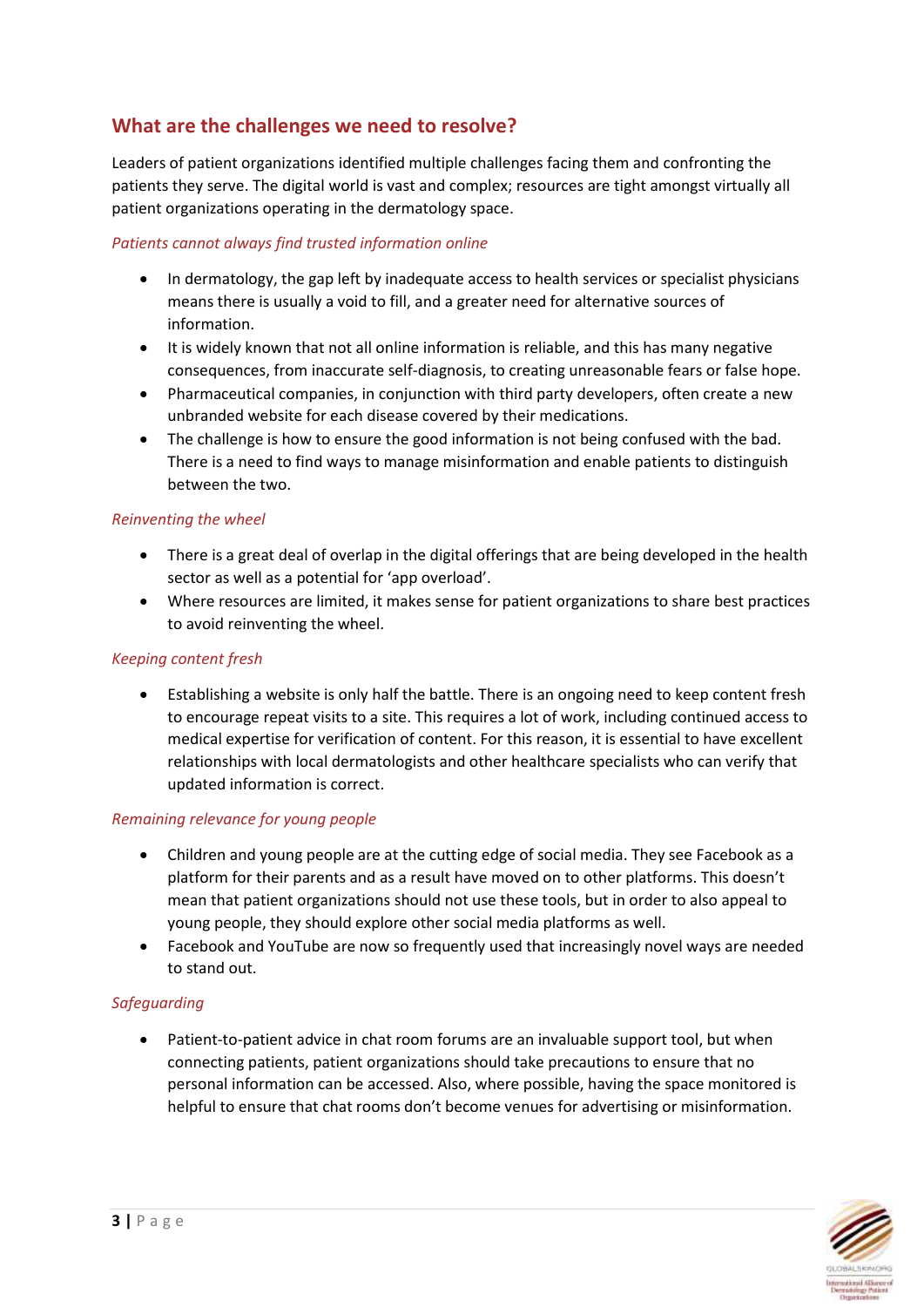#### *Legal requirements*

- Patient organizations should ensure they are familiar with local legislation governing data protection and information that can be shared.
- Disclaimers are usually recommended to make it clear that information given cannot be taken as medical advice nor replace the need for an individual consultation with a doctor.

In a fast-moving environment, it can be difficult to keep up with technological advances, and most dermatology patient organizations do not have the resources to finance the necessary expertise and training that can help them do so. Yet social media and digital technology have so much potential to connect people, and are now intrinsic to most of society. In addition, with respect to rare dermatological diseases, the relative lack of knowledge among primary care physicians means that the use of the internet tends to be more acute among these patients to fill the gap.

Access to the internet is not universal around the world. There is disparity between and within countries, be it for reasons of affordability and/or practical access. While this problem is beyond the scope of this paper, it serves as a useful reminder that patient organizations cannot focus on digital tools at the expense of other ways of supporting patients. Maintaining traditional print and face-toface forms of communication will continue to be important.

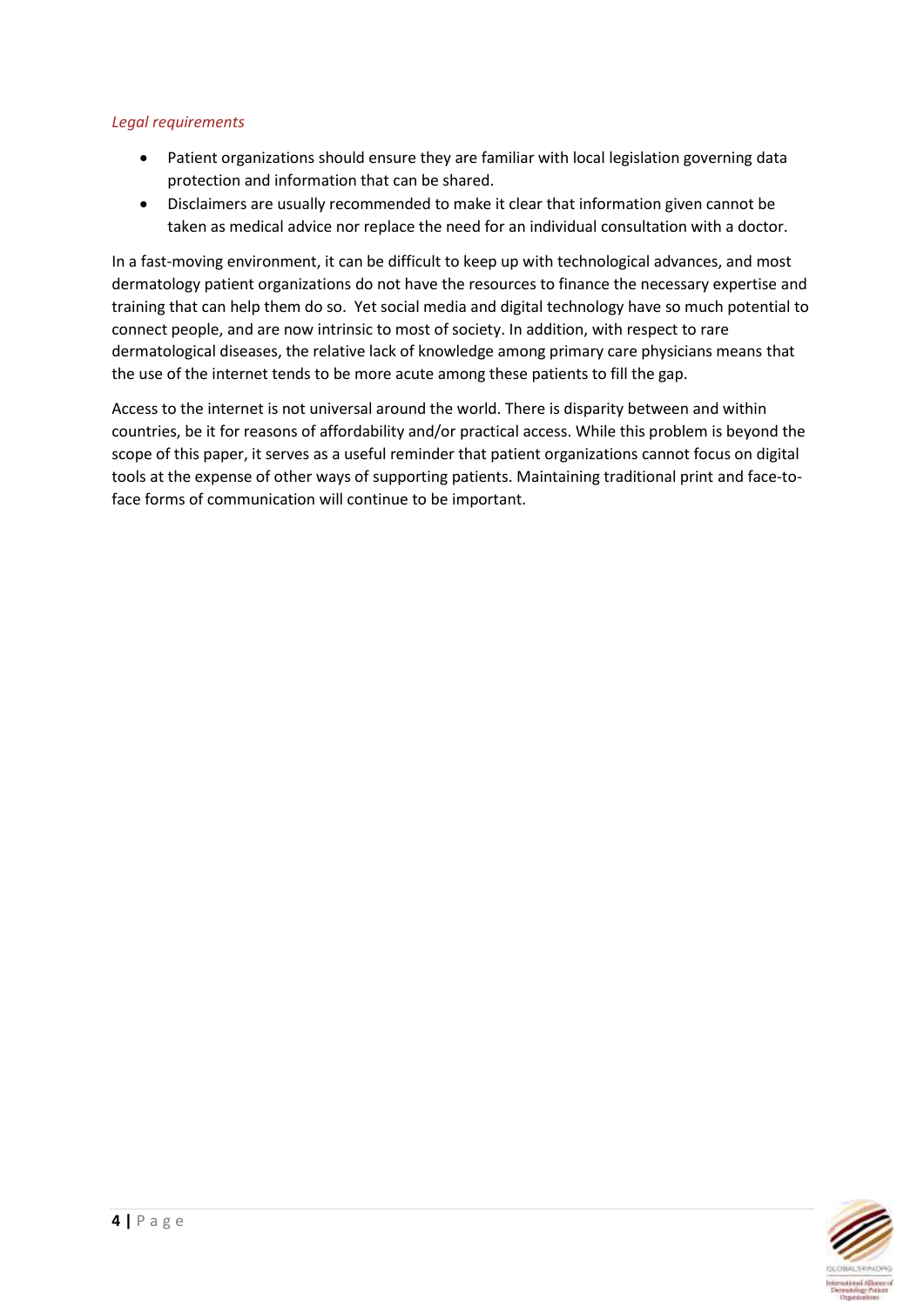# **What are the solutions?**

#### *Patient organizations as the first port of call*

- Due to the abundance of unreliable information on the internet, patient organizations could work to help their communities distinguish the reliable and trusted sources, either on a country-wide basis or perhaps even as part of an international movement.
- When newly-diagnosed patients are first exploring the internet for information about their skin disease, ideally the first sources they will find will be the websites of, or material developed by, patient organizations. Search engine optimisation (SEO) is essential to ensuring an organization's website appears at top of the results list when a search is performed.
- It is well established that users of the internet rarely view the second-page results on search engines. And if the link does not 'work' for any reason they will move on.
- As more and more people access the internet through smartphones, it is also critically important that groups do not overlook the need to ensure their websites are configured for viewing on mobile devices.
- Physicians should also be mobilised to share patient organizations' information during an appointment with patients. Simple cards with an organization's details could be supplied for passing on to patients. In several countries, pharmaceutical representatives have been willing to assist in distributing these and other print materials to physicians.
- Pharma and third-party developers of informational websites are encouraged to work directly with patient organizations and rather than re-inventing the wheel with another new website. They should also consider providing funding support to help patient organizations improve the quality and reach of their websites.

#### *Trusted and credible information*

• To ensure that information for patients on patient websites is up-to-date, and medically correct, patient organizations should partner with respected physicians to review medical information before it is released online. It is important to develop and maintain excellent relationships with local specialists who share the patient organization's vision; this helps meet the goals of both the organization and the physicians themselves.

#### *Building capacity and expertise*

- Google runs a 'non-profit' arm that provides various support products for charities that register with them. While organizations in many countries have access, Google is still in expansion mode and organizations in currently ineligible countries are encouraged to check back frequently.<sup>1</sup>
	- **Google Ad Grants:** Free AdWords advertising to promote non-profit websites on Google through keyword targeting.
	- **YouTube Non-profit Programme:** Access to exclusive resources, features and programs designed to maximise the organization's impact on YouTube.
	- **Google Apps for Non-profit:** Free version of the Google Apps business productivity suite, including Gmail, Docs, Calendar and more.



**.** 

<sup>1</sup> https://www.google.ca/intl/en/nonprofits/products/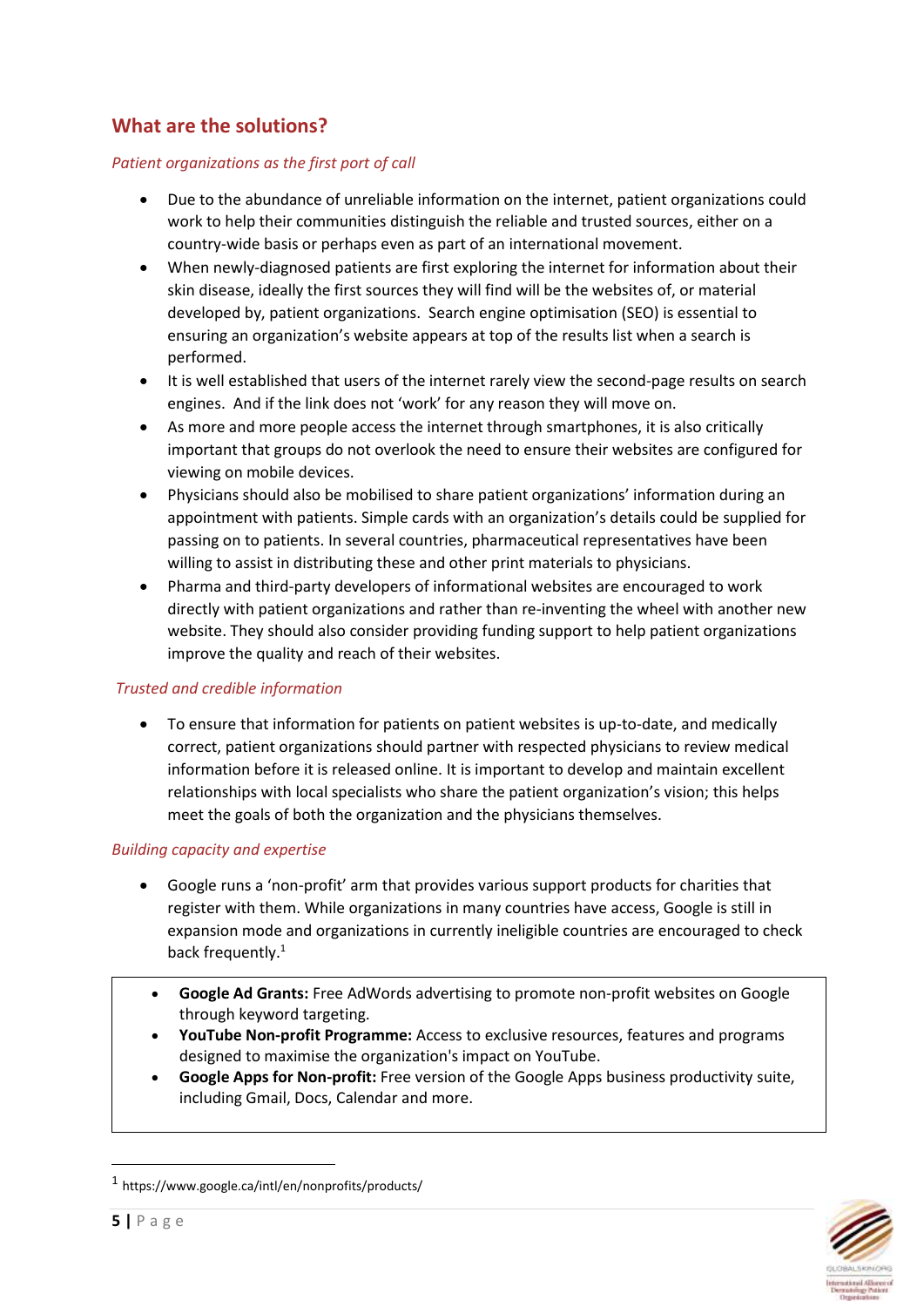• Groups can also seek grants from commercial entities or government (which may be available for charities in some countries). Forward-thinking pharmaceutical companies are increasingly supporting patient organizations in their digital outreach. If financial support is not available, companies may be willing to provide in-kind support.

#### *Collaboration*

• A cost-effective way for patient organizations to upskill is to learn from other groups – in both dermatology and in other disease areas. As part of the development of its global community, IADPO is ideally placed to enable the sharing of best practices, and in the facilitation of resource-sharing networks.

#### *Patient support tools*

The global community that gathered at *Globalskin2017* shared their experiences in implementing digital support:

- Tools can be developed to support enhanced communication between physician and patient, such as digital diaries, symptom trackers and discussion aids.
- Patient stories, testimonials and inspirational quotes on websites are important. Providing these in a 'digital' format means that they are more engaging and can also be used on social media, such as YouTube.
- 'Webinars' are a great way to reach many people with training and up-to-date information, and can be saved as a link for patients to access in their own time. Physicians can be invited to participate in these from time-to-time on medically-based topics. These are very popular with patients, and help fill the gap where access to expert care is limited.
- Fact sheets for patients can be made available online to download.
- Disease management apps have been created by industry and by patient organizations. While some patients really like them, these apps also have a reputation for high development costs and high drop off rates.

#### *Teenagers spearheading their own efforts*

- It is also reported that teenagers have moved on from Facebook as a social media tool, meaning that to effectively communicate with them, platforms such as Instagram, Twitter and Snapchat are better options for this group.
- It seems unlikely that an adult can replicate the language or have true insight into the needs of young people and that is why involving them in the development and dissemination of age-appropriate material is ideal. Chat-rooms are a good vehicle that can be considered.
- Innovative new ways of providing information for schools could be led by students themselves to raise awareness of dermatological diseases.

#### *Safe conversations*

- It is possible to set up anonymous WhatsApp groups, co-ordinated through a moderator so contact details are not shared.
- Experts can also be instructed to build safeguards into any new tools being developed.